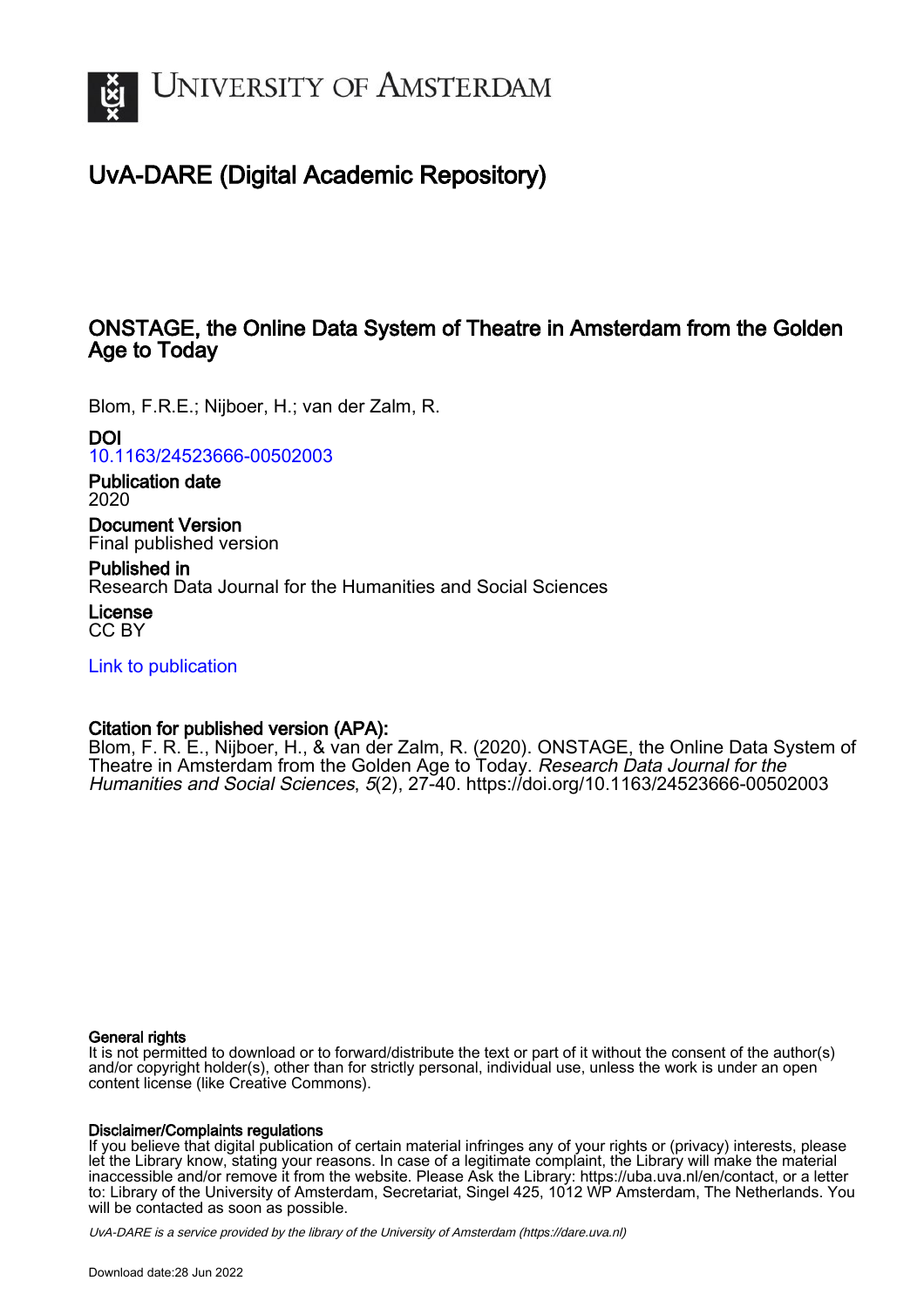



# **ONSTAGE, the Online Data System of Theatre in Amsterdam from the Golden Age to Today**

*Arts and Media*

*Frans R. E. Blom* University of Amsterdam, Amsterdam, Netherlands *f.r.e.blom@uva.nl*

*Harm Nijboer* Huygens ING, Amsterdam, Netherlands *h.t.nijboer@uva.nl*

*Rob van der Zalm* University of Amsterdam, Amsterdam, Netherlands *r.g.c.vanderzalm@uva.nl*

## **Abstract**

ONSTAGE is the data repository for Amsterdam's first and most prominent public theatre venue: the *Schouwburg*. In theatre history, the Amsterdam *Schouwburg* has a fairly unique place due to its rich body of extant account books, programs and administrative records of annual play lists, and registers of expenses and revenues. These sources, as a most sensitive finger on the theatre's pulse, can be used as analytical tools that provide access to the theatre's artistic business, from its foundation in 1638 until today. This data paper is an assessment of the new ONSTAGE data system, in terms of its structure, the nature of the data and enrichment, and the research potential. The paper also explores future growth in linked data systems.

## **Keywords**

history of theatre – Amsterdam *Schouwburg* – relational database – performance frequencies – popularity ranking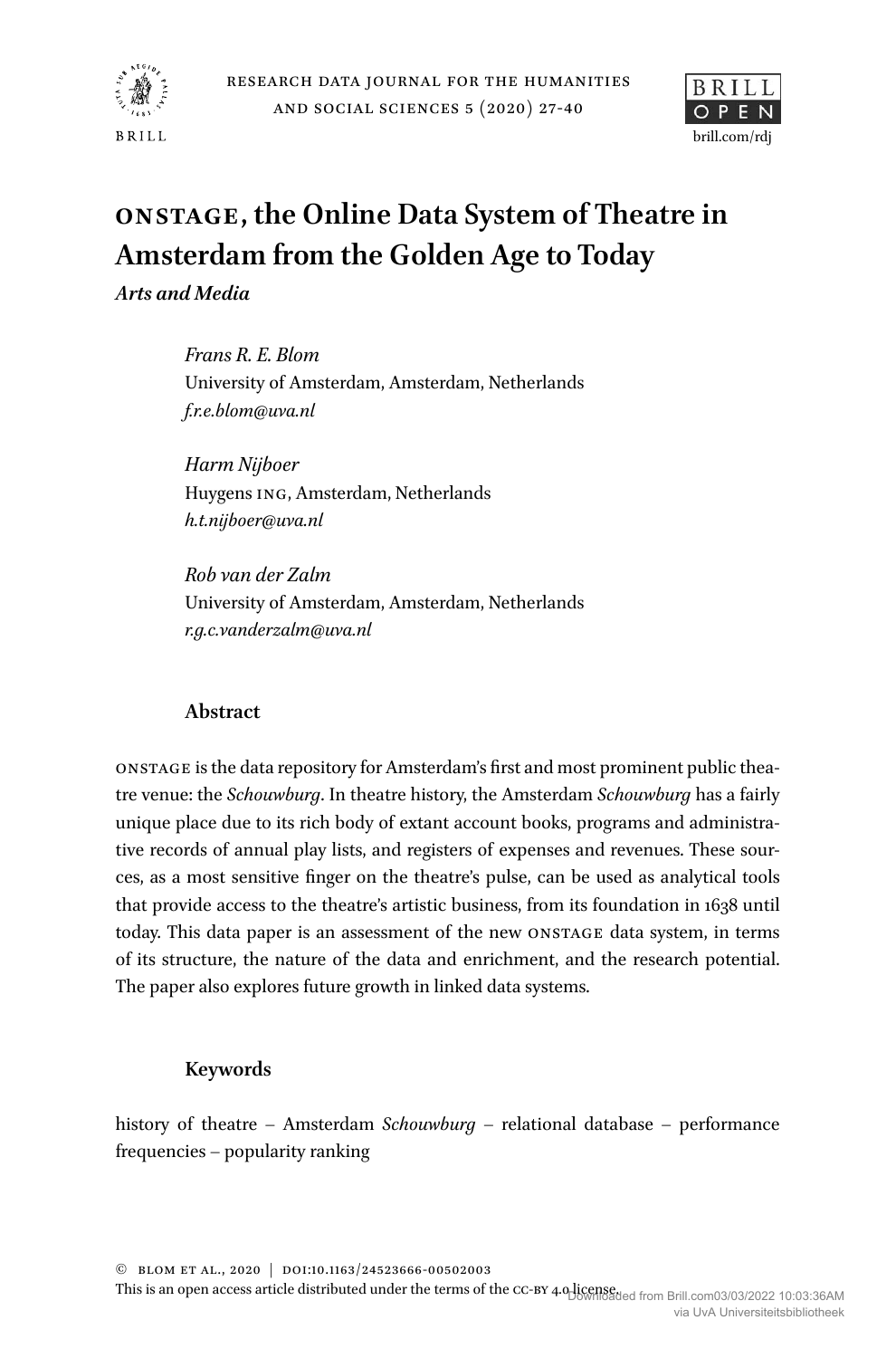- Related data set "ONSTAGE" with DOI [https://www.doi.org/10.17026/dans](https://www.doi.org/10.17026/dans-z37-2db7) [-z37-2db7](https://www.doi.org/10.17026/dans-z37-2db7) in repository "DANS"
- See the showcase of the data in the Exhibit of Datasets: [https://www.dans](https://www.dansdatajournal.nl/rdp/exhibit.html?showcase=blom2020) [datajournal.nl/rdp/exhibit.html?showcase=blom2020](https://www.dansdatajournal.nl/rdp/exhibit.html?showcase=blom2020)

#### **1. Introduction**

ONSTAGE is the online data repository for Amsterdam's first and most prominent public theatre venue: the *Schouwburg*. In theatre history, the Amsterdam *Schouwburg* has a unique place due to its rich body of extant account books, programs and administrative records of annual play lists, and registers of expenses and revenues. These sources, as a most sensitive finger on the theatre's pulse, can be used as analytical tools that provide access to the theatre's artistic business from its foundation in 1638 until today.

Launched in 2015, ONSTAGE contains the theatre's program organized by date, supplemented with its revenues.<sup>1</sup> As linked data, ONSTAGE is a key resource for performance details about any individual play in the *Schouwburg*. For each drama play, it holds information like the premiere date or its performance frequency per season. On a larger scale, ONSTAGE shows the plays' histories over time and their life cycles on stage from the premiere until the final performance. The linked data also generates statistics for playwright popularity, including peaks in specific years. Moreover, by compiling financial revenues per performance, the ONSTAGE data system can approximate the *Schouwburg*'s occupation per performance and, thus, for the numbers of attendees.

Covering almost four centuries of performances and financial accounts, ONSTAGE can also be used to detect trends and shifting preferences. Quantification and longitudinal patterning open new telescopic perspectives into the theatre's history. Quantitative repertory research on popularity, shifting tastes and vogues challenges traditional conceptions about theatre fashion and preference. Until now, academic research into the theatre history of the *Schouwburg* has focused almost entirely on domestic plays by canonical playwrights such as Vondel, Hooft and Bredero. However, pioneering studies for the late eighteenth century [\(De Haas, 2014;](#page-14-0) [De Leeuwe, 2003;](#page-14-1) [Groot, 2011](#page-14-2);

<span id="page-2-0"></span><sup>1</sup> Based at the University of Amsterdam, the ONSTAGE project is an ongoing team effort by various contributors. The editorial board currently consists of editor-in-chief Frans R. E. Blom, editor Rob van der Zalm and programmers Harm Nijboer and Ivan Kisjes. The online version is available at <http://www.vondel.humanities.uva.nl/onstage/>.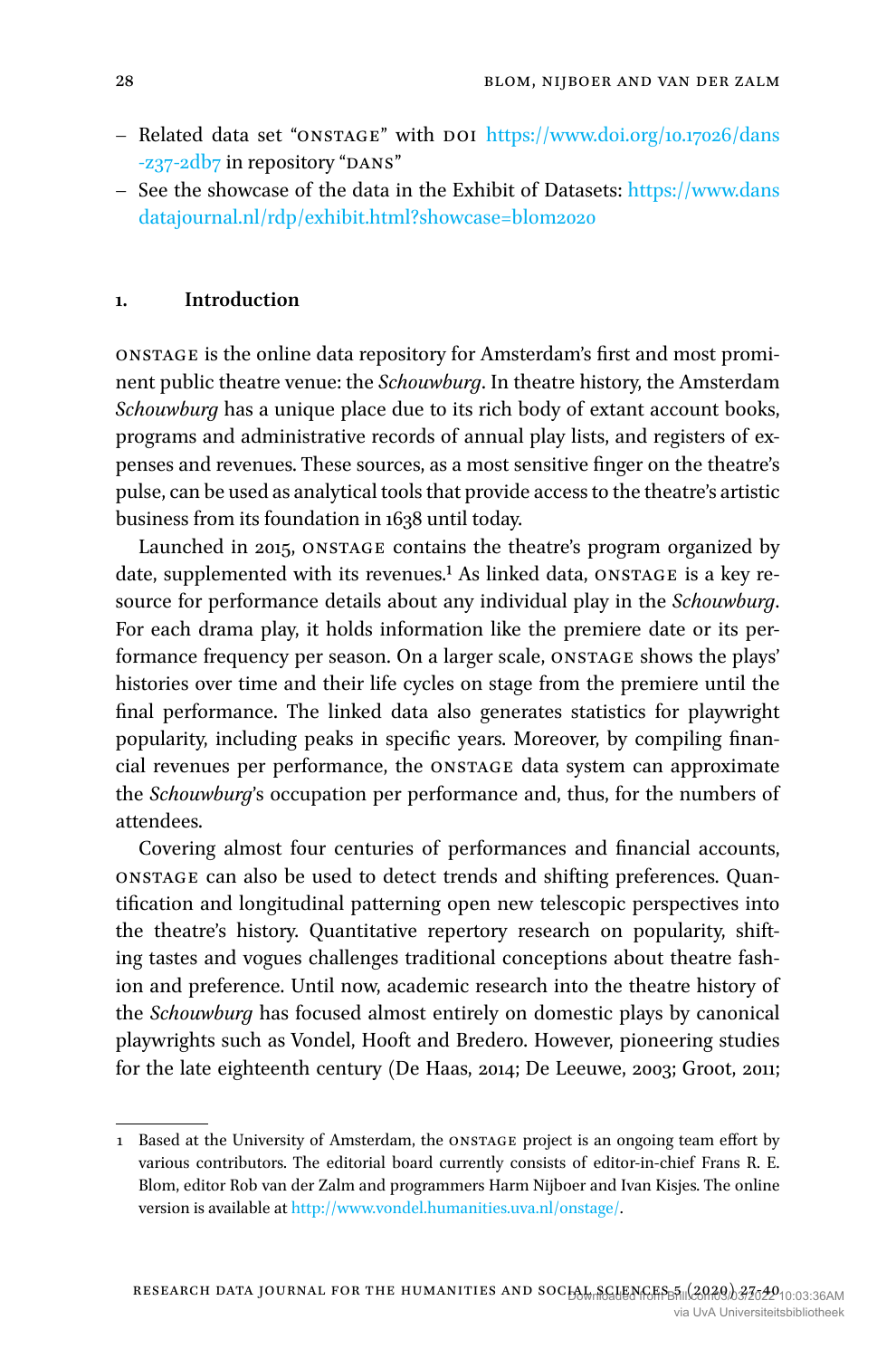[Ruitenbeek, 2002\)](#page-14-3) already indicated what recent studies based on the ONSTAGE data system also demonstrate for the *Schouwburg*'s entire early modern history: import drama plays from European theatre traditions dominated Amsterdam's play lists, the *Schouwburg*'s directors showing a keen eye for changing fashions. Drama plays from the English stage were imported first (among others, some immensely popular revenge tragedies by Kydd and Shakespeare), some of which remained popular in the repertory of the *Schouwburg* for more than a century. During the mid-seventeenth century, the theatre enhanced its repertory with an amazing sequence of approximately 60 plays from Spain's great *Siglo de Oro* tradition. Lope de Vega paved the way in the 1640s, soon followed by playwrights like Calderón, Montalván, Amescua and many others [\(Blom, 2019](#page-14-4)). Some of these were hits until the end of the eighteenth century. By 1670 they were supplemented by a new vogue, represented by over a hundred French-classicist drama plays from Paris (Corneille, Racine), and also by an almost industrial adoption of Molière's comedies, dispensing with a great part of the traditional Dutch genre-farces. French plays kept dominating the play lists until well into the eighteenth century when the audiences experienced another change of taste in the form of bourgeois drama imported from Germany and Denmark. About 25 plays were by Kotzebue alone, with the people's favourite, *Menschenhaat en berouw* (the Dutch translation of *Menschenhaß und Reue*), brought to the Amsterdam stage in one hundred and fifty performances over a period of a century.

With the financial accounts, the ONSTAGE data system also allows for detailed research into the theatre's entrepreneurship, relating the history of the theatre to insights and methods in cultural economics and business history



Figure 1 Cumulative *Schouwburg*-performances per playwright in the theatre's first decades, showing that the import plays by the Spanish playwright Lope de Vega surpassed in performance frequencies the plays by Amsterdam's prime domestic author Joost van den Vondel. based on onstage. see [jautze, francés, & blom, 2016;](#page-14-5) see also [blom &](#page-14-6) 

[van marion, 2017](#page-14-6)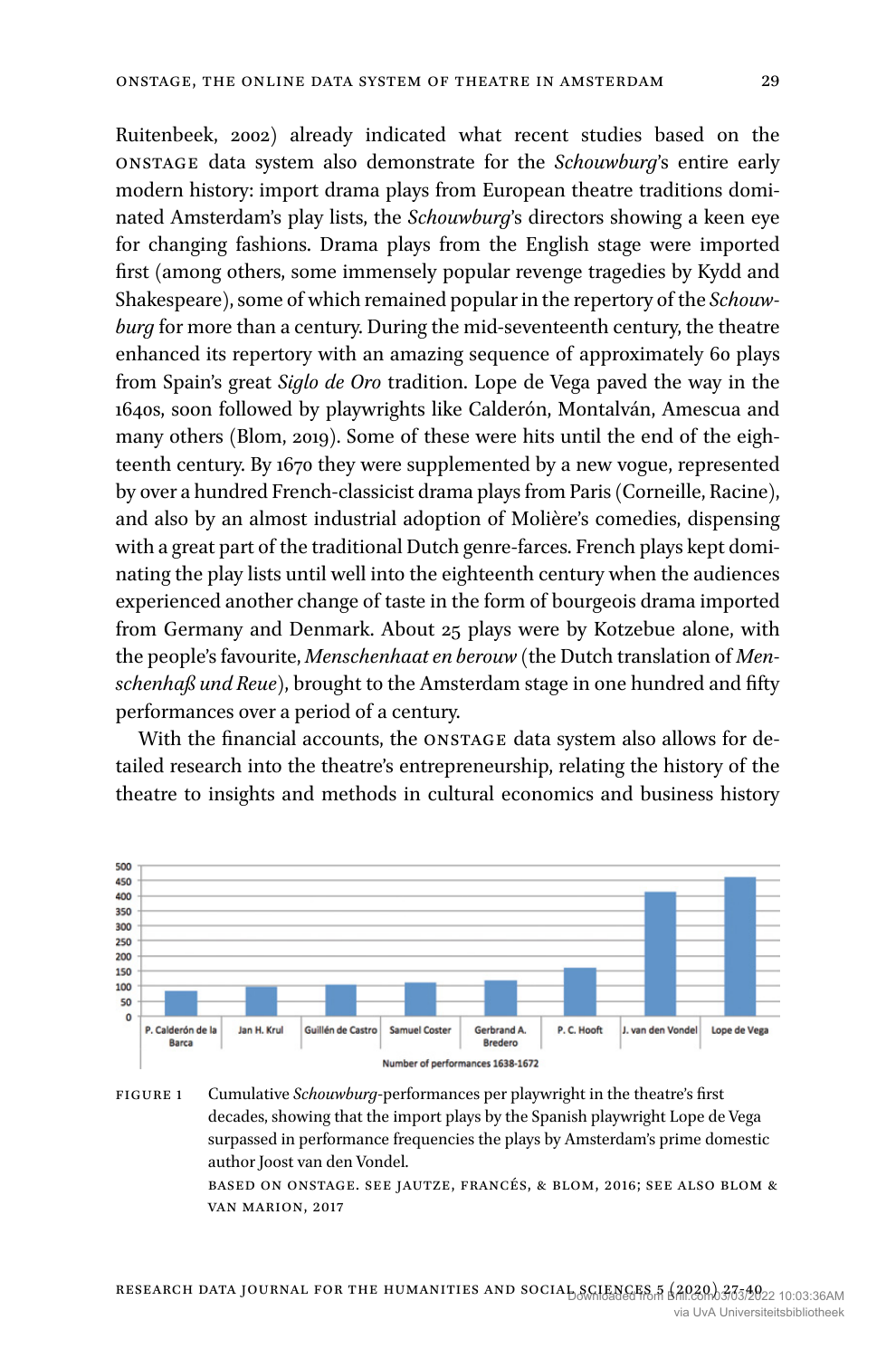[\(Gras, Franses, Van Vliet, & Pratasik, 2011](#page-14-7)). Throughout its history, the *Schouwburg's* directors seemingly put economic considerations first, but overall they showed a remarkable flair for cultural entrepreneurship, too, protecting the theatre's market position through a judicious repertory mix of box office stalwarts and new productions, introducing new forms of entertainment, updating stagings, and renovating the theatre and its equipment to suit changing tastes and audiences. Financial accounts in the *longue durée*, as provided in ONSTAGE, reflect the theatre's management — both its policy of success consolidation and the effects of bold artistic innovations such as, for example, the highly controversial introduction of female actors to the stage.

Developed as a research instrument in the first place, ONSTAGE aims at bringing archival sources on performances and revenues into the heart of the University of Amsterdam's research on the artistic and economic history of the *Schouwburg*. ONSTAGE is supported by the Faculty's Priority Research program CREATE: Creative Amsterdam, an E-humanities perspective (see: [http://](http://www.create.humanities.uva.nl) [www.create.humanities.uva.nl\)](http://www.create.humanities.uva.nl). Moreover, ONSTAGE is a key tool for the nwo funded research program *Golden Agents: Creative Industries and the Making of the Dutch Golden Age*, which aims at developing a digital research infrastructure enabling interaction between various heterogeneous databases such as ONSTAGE (see [https://www.goldenagents.org/\)](https://www.goldenagents.org/). Internationally, ONSTAGE is affiliated with other European theatre database initiatives aiming to bring Europe's theatre history into a new phase. Using digitized archival sources, researchers ask fresh, more probing questions and combine the insights drawn from play texts, policy documents and theatre accounts with visual materials into a virtual revival of the historical stage. The pioneering *Comédie-Française Registers Project* (mit/Sorbonne/Nanterre, at [https://www.cfregisters.org/en/\)](https://www.cfregisters.org/en/), started in 2007, features a similar data system. Efforts are well underway to disclose London theatre archives in *The London Stage* database project ([Bur](#page-14-8)[kert, 2017](#page-14-8); available at [http://www.eighteenthcenturydrama.amdigital.co.uk/](http://www.eighteenthcenturydrama.amdigital.co.uk/LondonStage/Database) [LondonStage/Database\)](http://www.eighteenthcenturydrama.amdigital.co.uk/LondonStage/Database).

#### **2. ONSTAGE Data: Provenance**

- **ONSTAGE deposited at DANS DOI:[https://www.doi.org/10.17026/dans](https://www.doi.org/10.17026/dans-z37-2db7)** [-z37-2db7](https://www.doi.org/10.17026/dans-z37-2db7)
	- Public interface URL: <http://www.vondel.humanities.uva.nl/onstage/>
- **Temporal coverage:** 1638–2020, continuing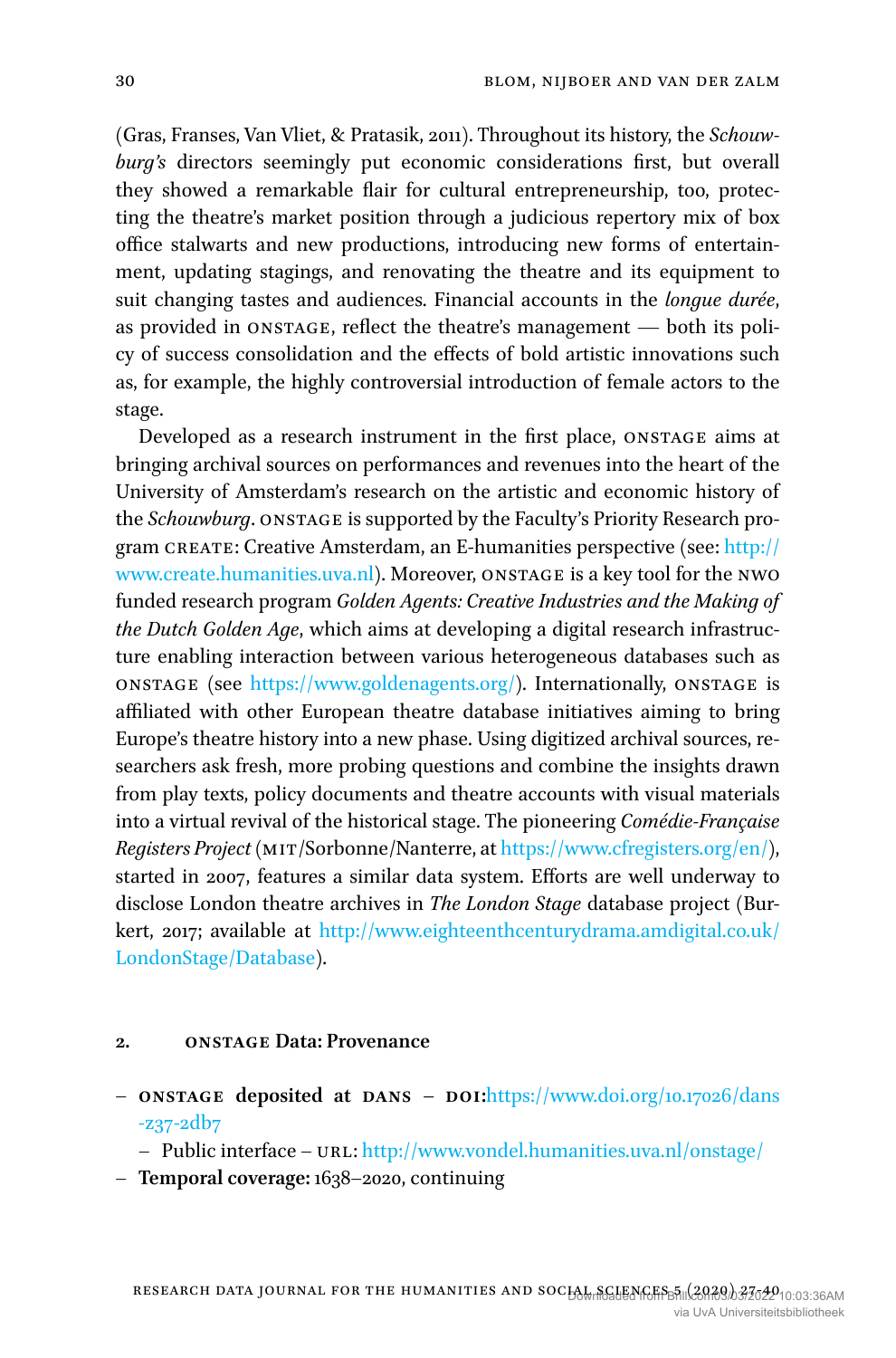#### **2.1.** *Data Prior to 1814*

Covering the Amsterdam *Schouwburg's* theatre history from 1638 up to the present, ONSTAGE's data derive from different archival sources. First, the Amsterdam City Archives hold an important part of the theatre's early modern account books. They are part of the City Orphanage Archive Section, as the Municipal Orphanage owned the theatre; net profits were used to support the orphan children. The inventory number for the *Schouwburg* documents is Stadsarchief Amsterdam, inv. nr. 367.A: Archief van het Burgerweeshuis: oud archief, section 1.2.3.2, numbers 425–441, accessible at [https://archief.amster](https://archief.amsterdam/inventarissen/details/367.A)  $\text{dam/inventarissen/details}/367.A.$  By now, all pages of the various account books are digitally accessible through the City Archives web portal (as demonstrated in Figure [2](#page-5-0)). Later copies of the Schouwburg account books, dating from the eighteenth century, are kept in the Huydekoper Family Archives at the Utrechts Archief (inv. nr. 67, especially nos. 318 en 319 'Lijsten en aantekeningen

<span id="page-5-0"></span>In amstixam J. 659. Jun 27 Feb 20 secol uty 1659 rai de 2. afbetaie inger ets retirer.<br>ig. men Can geblune Division Defilmant model Derbich 26.  $1375.$ Driana De<br>Lisboro Del<br>Sifamo Su 26. . . . . . / 2:18 Red Sidney 150 10 .8 (1080) + Walnut / 116.8 -Nam hinvita<br>Tan svoreglijfen<br>Exmen Boltsjaven  $\ldots$  Pulse / 168 . 2 -Reau Archive<br>Albert freedom<br>Comellit Cordi<br>Estat Ochlina<br>Bileian Poest<br>Noian Cordine<br>Freedom<br>Therau Cordine or beginning / 173 13 -Carl inference que Sum. 163.1.8 oten Beleverit.  $x_{120}$ nder der Midicis man Oma Marian.  $165.68$ Sucre Raing. reader Genera Mercino Victor Dara / 130 16-June Bérigen  $\frac{1}{2}$  2 30. 8 }  $\begin{array}{l} \mathfrak{F}_{\text{aux}} = \mathfrak{so} \times \mathfrak{so} \times \mathfrak{so} \times \mathfrak{so} \times \mathfrak{so} \times \mathfrak{so} \times \mathfrak{so} \times \mathfrak{so} \times \mathfrak{so} \times \mathfrak{so} \times \mathfrak{so} \times \mathfrak{so} \times \mathfrak{so} \times \mathfrak{so} \times \mathfrak{so} \times \mathfrak{so} \times \mathfrak{so} \times \mathfrak{so} \times \mathfrak{so} \times \mathfrak{so} \times \mathfrak{so} \times \mathfrak{so} \times \math$ Mary Harly man General Sice Cruso Salady 1 133 1  $\frac{1}{1000}$  . Therefore means oppose the control hold of  $185 \cdot 1$ <br> $\frac{1}{1000}$  . The control of the control bear  $\frac{1}{100}$  .  $\frac{1}{100}$  .  $\frac{1}{100}$  $3210$ Sam .: Minerale Toglette .... Boxford. .. / 111.1 -Casa Spisocross Surface of the New York 1982-2<br>18 Jan – Treasons Standarding of the New York 1984-1982-2<br>18 Jan – Transique Toppe, Addition Surface Container (f. 1880)<br>18 Jan – Cranning Toppe, Distributions (f. 1880) 2. Ordelmannsha<br>Bacant frank.<br>w. Fooloff Jam. Generaly Esperantist School Company (194)<br>River Generaly Copes Internet modeling in the Corp / 92-2-<br>Jam. (file in Profess Internet modeling in teacher / 92-3 $f_{\text{local}}$  $. a - 1015 - 1$  $Q<sub>r</sub>$  $25... - 100$ 3 Sing Celeverige Vyerden. Comme Ingend. 1 200 5 not Complete of Okat of Math 1599 10-4 2000 Des Treiner Les etc... une Schemickle. . / 113 . 1 -

Figure 2 Account books of the Amsterdam *Schouwburg*, season 1658–1659, 31 March – 4 June. stadsarchief amsterdam, inv. nr. 367.a: archief van het burgerweeshuis: oud archief, section 1.2.3.2, number 425, fol. 308. retrieved from [https://archief.amsterdam/inventarissen/](https://archief.amsterdam/inventarissen/scans/367.A/1.2.3.137.1.1/start/140/limit/10/highlight/5) [scans/367.A/1.2.3.137.1.1/start/140/limit/10/highlight/5](https://archief.amsterdam/inventarissen/scans/367.A/1.2.3.137.1.1/start/140/limit/10/highlight/5)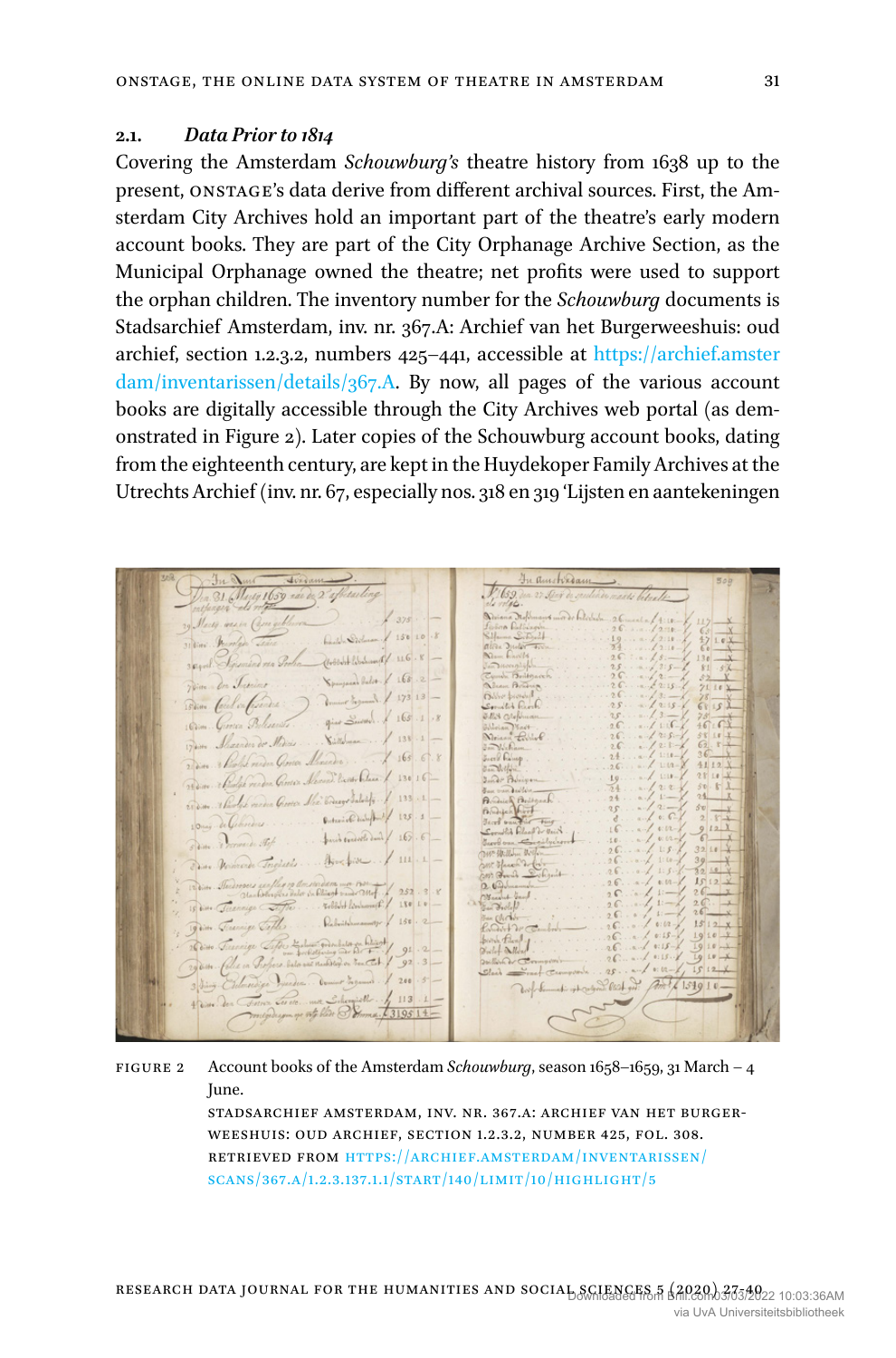betreffende de inkomsten en uitgaven van de Schouwburg over de jaren 1637– 1741). In the past, transcripts of the early modern data have been published in book volumes [\(De Haas, 2001;](#page-14-9) [Geesink & Oey-De Vita, 1983\)](#page-14-10). For the years 1772 to 1814, ONSTAGE integrates similar data on performances as collected but unpublished by Bennie Pratisek (and revised by Anna de Haas), augmenting the existing archival data on revenues.

### **2.2.** *Data After 1814*

After the French period in the Netherlands, the *Schouwburg* was detached from the City Orphanage's supervision, becoming an autonomous cultural institution. As a consequence, the administration of programming and revenues changed, and the ONSTAGE data accordingly derives from different sources from 1814 on. In her University of Amsterdam PhD thesis *Kijkcijfers* on the early nineteenth-century *Schouwburg*, Hennie [Ruitenbeek \(2002\)](#page-14-3) collected the data of performances and revenues from the *Schouwburg* archief section in the Stadsarchief Amsterdam (inv. nr. 267, accessible on [https://archief.amster](https://archief.amsterdam/inventarissen/details/267) [dam/inventarissen/details/267](https://archief.amsterdam/inventarissen/details/267)) for the period 1814–1841, as part of her audience ratings research. For this period, some account books have been preserved (1821–1830), but revenue information is not complete. Data for the years 1841 to 1871 could not be traced in any administrative records; the ONSTAGE data is therefore based on the collection of programs and playbills kept in the Special Collections of the University of Amsterdam (accessible on [http://](http://dpc.uba.uva.nl/inventarissen/ubainv548) [dpc.uba.uva.nl/inventarissen/ubainv548](http://dpc.uba.uva.nl/inventarissen/ubainv548)). Partly, these printed sources derive from the theatre's archive so that, for some years, they may include handwritten information on revenues per performance. Unlike the surviving information for the years 1638 to 1814, however, the revenues have no structural presence in the data sources. As for the years 1871 to 1938, ONSTAGE's data derive from announcements and advertisements published in the Dutch newspapers *Algemeen Handelsblad ('Concert- en Tooneelnieuws' / 'Schouwburgen')* and *De Telegraaf ('Kunstagenda')*, all searchable through the Delpher Dutch newspaper-interface at [www.delpher.nl](http://www.delpher.nl). In the performance announcements, of course, data on revenues are completely lacking.

Beginning with 1938, ONSTAGE includes information on revenues again, as these data derive from the *Schouwburg* archives that are kept in the Amsterdam City Archives. For the period from 1938 to 1944, the relevant *Schouwburg* archival sources are kept in the Amsterdam City Archives: Bibliotheek (15030): Toegangsnr. 15005 Inventarisnr. 1330/1332/1334; Amsterdam City Archives: 5479/69, 70, 73, 74, 76–79, 81, 82, 114, 119–121: 'Speelplannen en recettes' (not yet digitized). And the relevant *Schouwburg* archives dating from after the Second World War (1945) – (2003) are kept in the Archive of the Amsterdam City Theatre (Amsterdam City Archives inventory numbers 267.A and 30037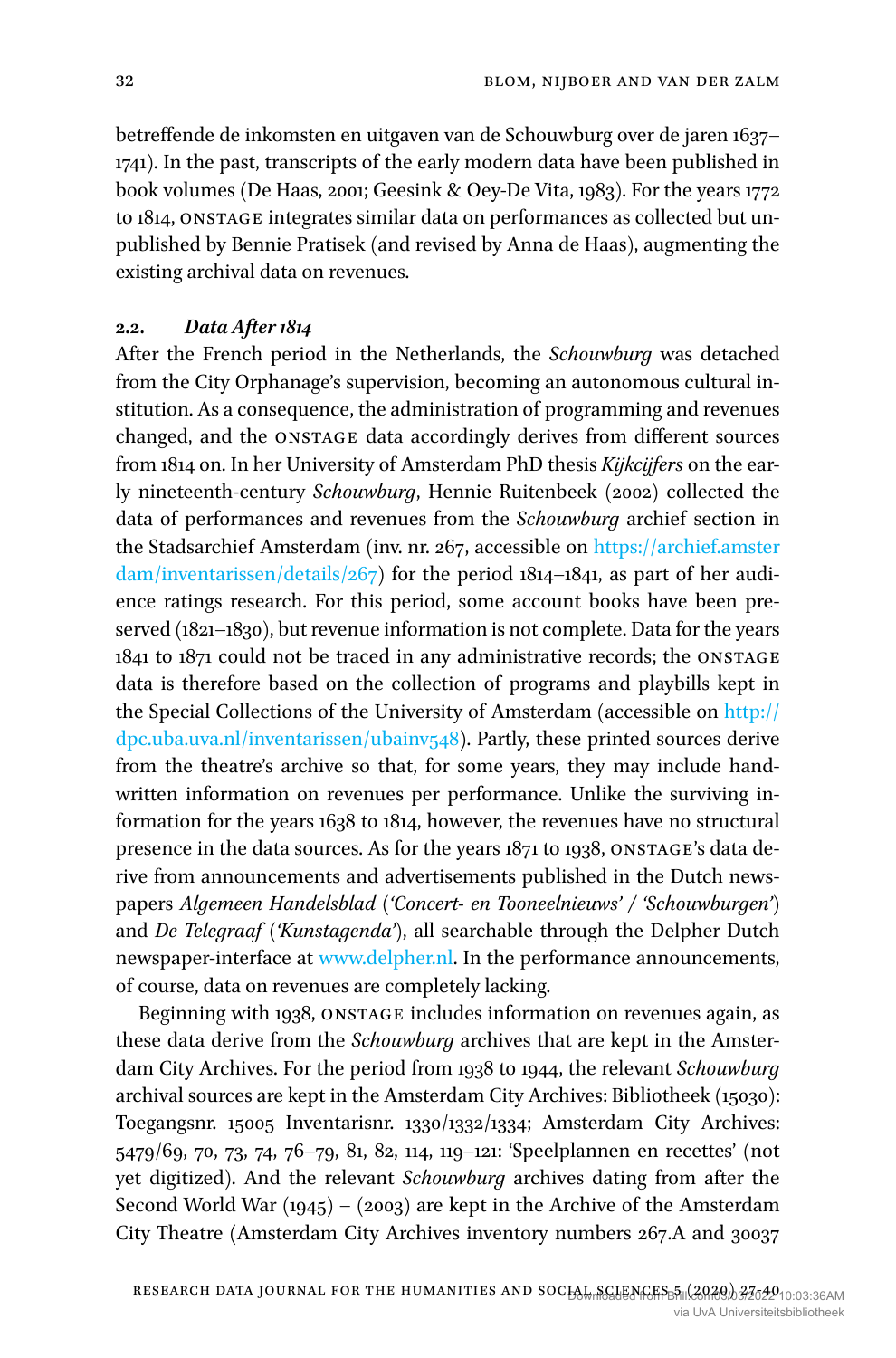| <b>ONSTAGE data coverage</b> | annual play lists | revenues |
|------------------------------|-------------------|----------|
| $1638 - 1814$                | complete          | complete |
| $1814 - 1841$                | complete          | partly   |
| $1841 - 1938$                | complete          | absent   |
| 1938-present                 | complete          | complete |

TABLE 1 ONSTAGE data coverage

('Recettestaten (maandrapportages van de voorstellingen, bezoekersaantallen/inkomsten))'. Data from the most recent period (2003–2016) is based on programs, partly digitized, in the Archive of the Amsterdam City Theatre, which is today's *Schouwburg*.

#### **3. Various Data Natures**

Incorporating data from the *longue durée* of almost four centuries of theatre history, ONSTAGE is complete for the dataset on performances by date, meaning that without any *hiatus* a play calendar can be reconstructed of 400 years of performances. For revenues, the archival sources as generated by the *Schouwburg* give structural information. However, for some periods those records are missing and ONSTAGE, as a result, builds on performance data from public sources, like newspaper announcements or programs. The cases where data on performance revenues are missing should, of course, be paid attention to in statistics that use these figures as proxies for quantifying performance attendances.

Another *caveat* to the quantification of revenues is that the amount of money brought in per performance comprises admission fees for both the main play and the subsidiary act(s) included as minor parts of the show. As those subsidiary pieces, like farces and ballets, were also included in the *Schouwburg's* public announcements, there is a theoretical possibility that people in the audience were not drawn to the main piece in the first place. When discussing the popularity of a play, therefore, revenues should be used with caution.

Thirdly, change was a constant feature of the organization and operating of the *Schouwburg*. For one, in 1814 ties with the City's Orphanage were cut and the theatre became an autonomous art institution in the city. Both in art and business, the theatre's aims and management may well have been affected by such a rupture, as well as the repertory and the target audiences.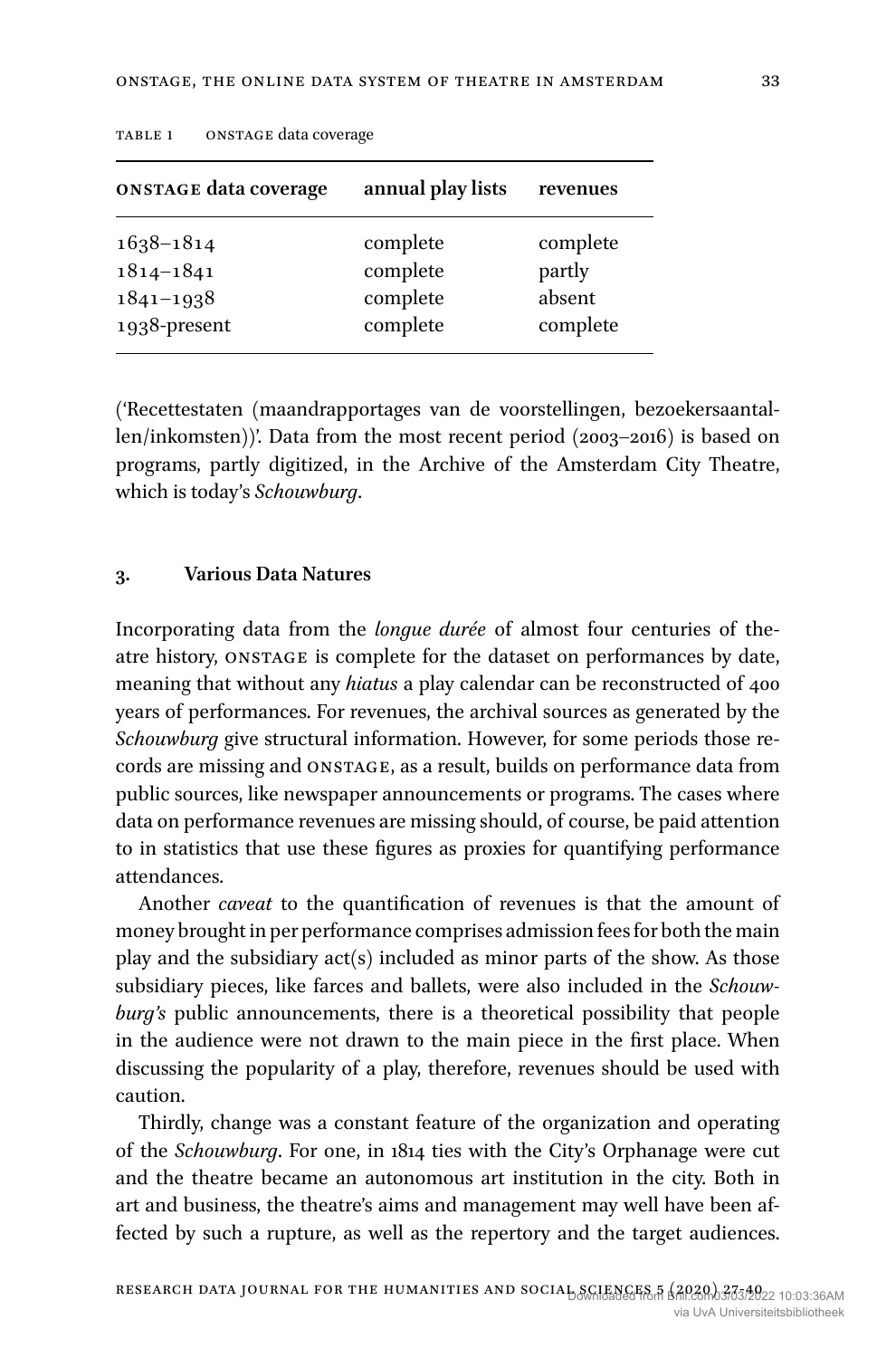

Figure 3 *Schouwburg* poster for September 21, 1818 (Amsterdam's *Kermisweek*), announcing Pieter Langendijk's *Don Quichot* and August von Kotzebue's *Menschenhaat en berouw*, but no information on revenues. stadsarchief amsterdam, schouwburgarchief. retrieved from [https://archief.amsterdam/inventarissen/scans/267/1.3.1.13/](https://archief.amsterdam/inventarissen/scans/267/1.3.1.13/start/10/limit/10/highlight/6) [start/10/limit/10/highlight/6](https://archief.amsterdam/inventarissen/scans/267/1.3.1.13/start/10/limit/10/highlight/6)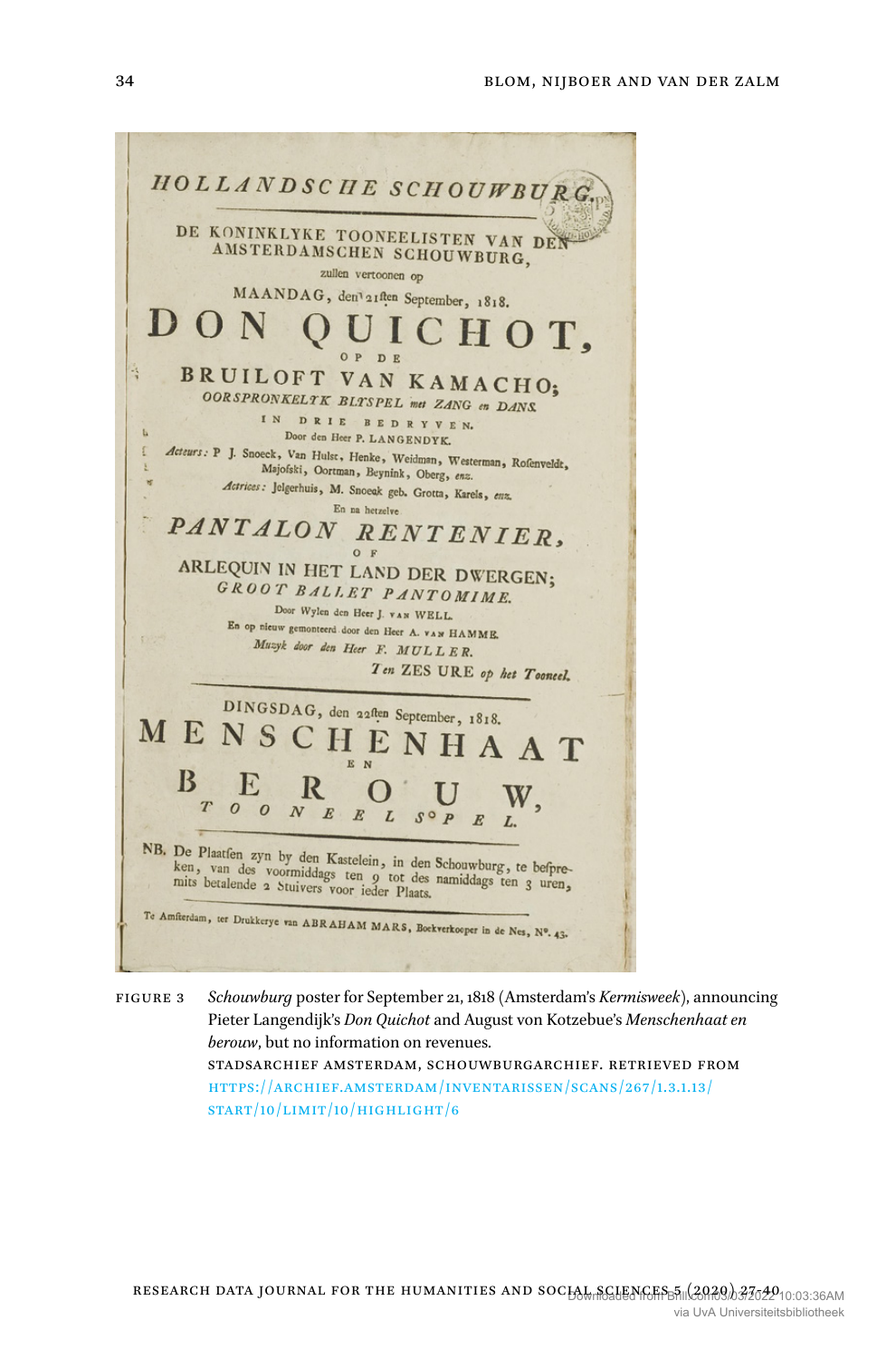When studying popularity, numbers by themselves may be deceptive and circumstantial factors should not be neglected. On the other hand, however, changing performance patterns may indicate a deliberate change of artistic course.

Also, it should be taken into account that the *Schouwburg* was a monopolistic home theatre in the early modern period, exclusively available to its own professional company of actors and directors, whereas in later times, visiting groups were welcome to stage their performances there. This, of course, means that the *Schouwburg* changed from a repertory-driven theatre in early modern times to a performance hall in the modern sense.

Finally, it should be noted that even though the *Schouwburg* was the first and most important theatre, the theatre landscape in Amsterdam has changed constantly. By the end of the eighteenth century, for one, the city opened up to rivalling theatres like the French Theatre and the German Theatre. And today, of course, the Amsterdam *Schouwburg* is surrounded by several theatre venues. When focusing on popularity in the *Schouwburg*, one should be aware of the venue's position and its operations as a monopolistic theatre or in an artistically and commercially competitive setting.

#### **4. Enriched Data**

With the performance data in a complete dataset, ONSTAGE aims at identifying all entries and connecting various performances of the same play to one standard title. Entry data for the same play may differ considerably in the archival sources. The famous seventeenth-century revenge tragedy of *Aran en Titus* occurs in the data as 'Titus' or 'Titus Andronicus' or 'Titus Andronikus' or as 'Titus en Aran'. Although source variants have been retained in the data system, they all link and group under one standard title, based on the first printed edition of the play following our scholarly works of reference.

The next enrichment feature in ONSTAGE is that all plays have been identified by author. The several variants of *Aran en Titus* thus not only connect to a standard title, but to the work's original playwright, Jan Vos, as well, enabling author-focused research and data grouping by playwright.

The Amsterdam *Schouwburg* has always been an internationally oriented theatre. From its very beginnings, performances were not only domestic productions by Amsterdam playwrights, but also international hits drawn, in translation and adaptation, from various European stage traditions. Spanish theatre, for example, had a massive impact on the theatre's programming in the seventeenth and eighteenth century. In order to highlight the function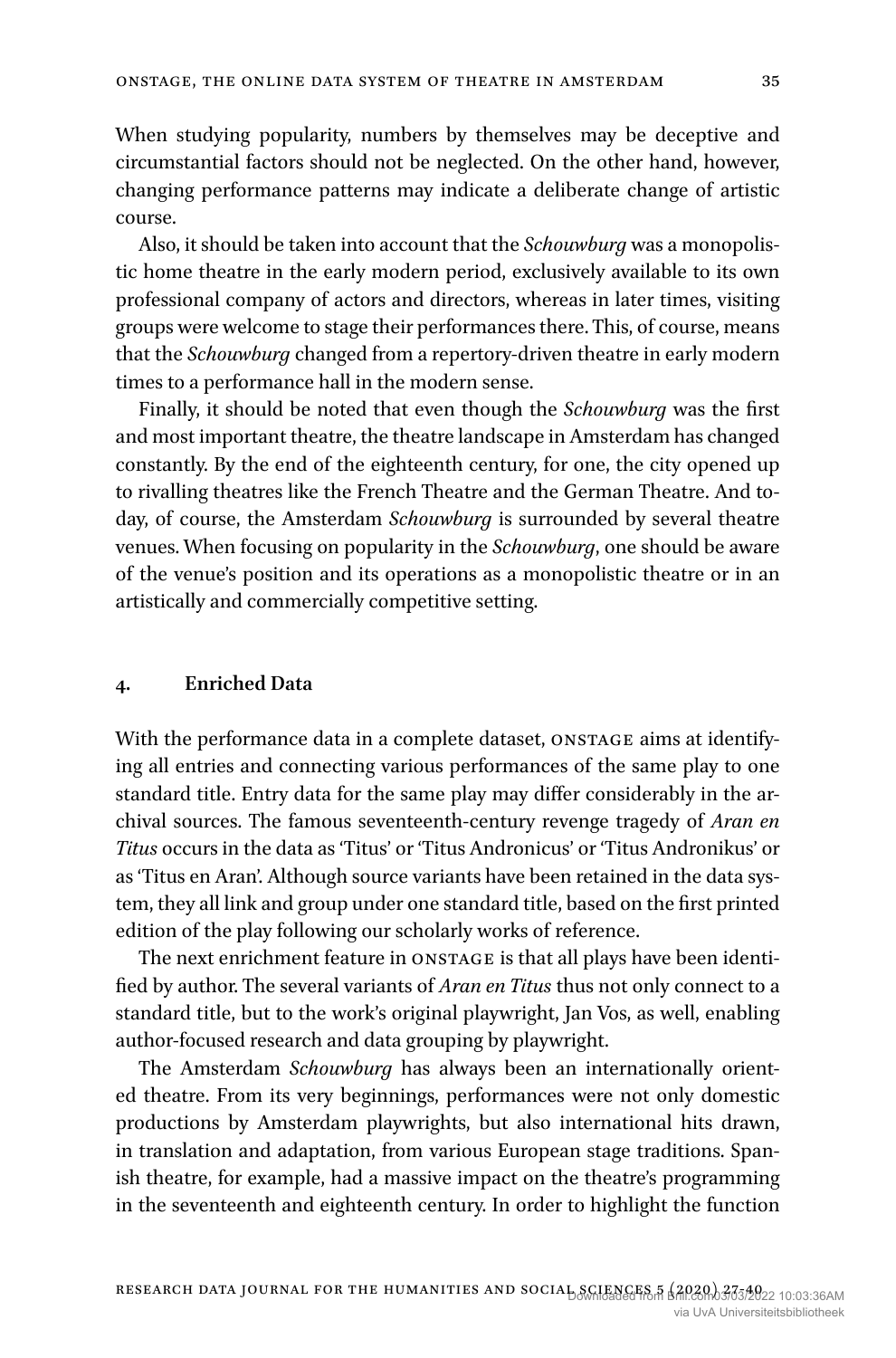

Figure 4 The *Schouwburg*'s twelve most frequently staged repertory plays over the period 1638–1666, featuring domestic creations such as Joost van den Vondel's *Gijsbreght*, Brandt's *Veinzende Torquatus* and Struys's *Styrus en Ariame*, among foreign plays from England (Jan Vos' *Aran en Titus*, the anonymous *Don Jeronimo* and Hendrick Roelandt's *Biron*), France (Heemskerck's *Cid*) and, most of all, from Spain (L. de Fuyter's *Verwarde Hof*, Theodore Rodenburgh's *Casandra*, Adam Karelsz van Germez's *Vervolgde Laura*, Isaac Vos's *Gedwongen Vrient* and *Beklaaglyke dwang*)

of the *Schouwburg* as an international hub, ONSTAGE also identifies the plays' foreign provenances. For a revenge tragedy like Jan Vos's *Aran en Titus*, this means that there is a reference, within the general entry for *Aran en Titus*, to Shakespeare's *Titus Andronicus*, while, for example, the early modern superhit of *Veranderlijk Geval* (boasting a performance history of almost two centuries in Amsterdam) has been identified in the data collection as a Spanish play and linked to its original version, *Las Mudanzas de la Fortuna* by Cristóbal de Monroy y Silva. Moreover, when popular plays from the Amsterdam repertory crossed borders and were translated in other vernaculars, these transmissions, too, have been added. That's why, for example, the general entry of Heemskerck's play *De verduytste Cid* (1641) not only refers to its source of Pierre Corneille *Le Cid* (1637) but also links to the German adaptation *Die Sinnreiche Tragi-Comoedia, genannt Cid* (1650), which the Hamburg writer Georg Greflinger based on the Dutch play. With these designations, ONSTAGE facilitates data research into the vast and ever-changing import patterns of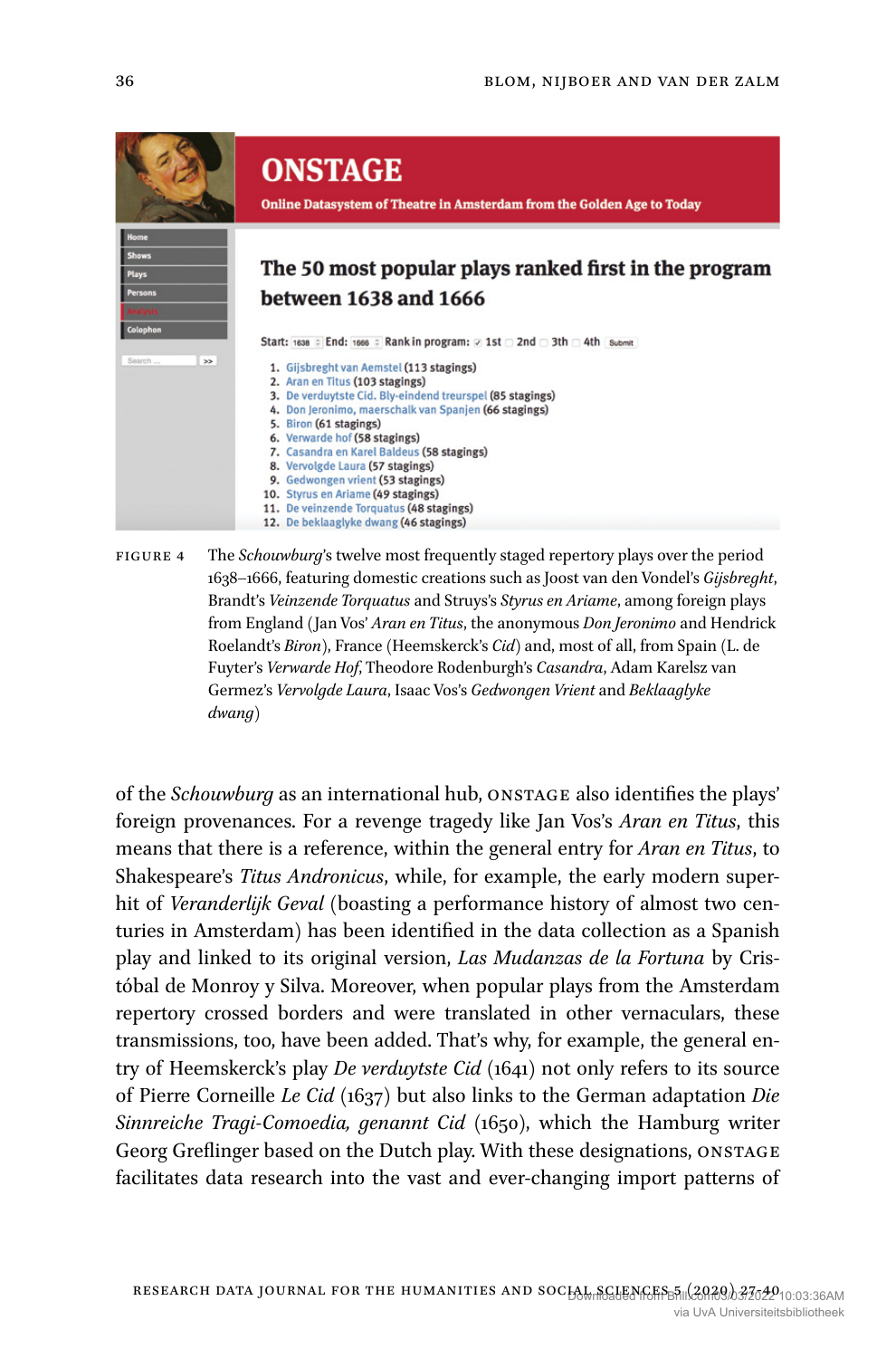

Figure 5 Two hundred years of performance history and staging frequencies of the French playwright Jean Racine in the Amsterdam *Schouwburg* (1670–1870). based on onstage

European plays in the *Schouwburg* and Amsterdam's favourite foreign playwrights. Moreover, the international identifications will allow for data integration with similar databases for other European theatre metropoles, such as the *[Comédie-Française Registers Project](https://www.cfregisters.org/en/)* or *The London Stage* [Database Project](http://www.eighteenthcenturydrama.amdigital.co.uk/LondonStage/Database), in the future.

### **5. Data Model and Data Access**

ONSTAGE is a relational database, meaning that the data is organized in tables consisting of columns and rows. Each row in these tables has a column marked by a unique identifier (a key) that allows a record in one table to be linked to a record in another table. Organizing data in multiple tables is done to facilitate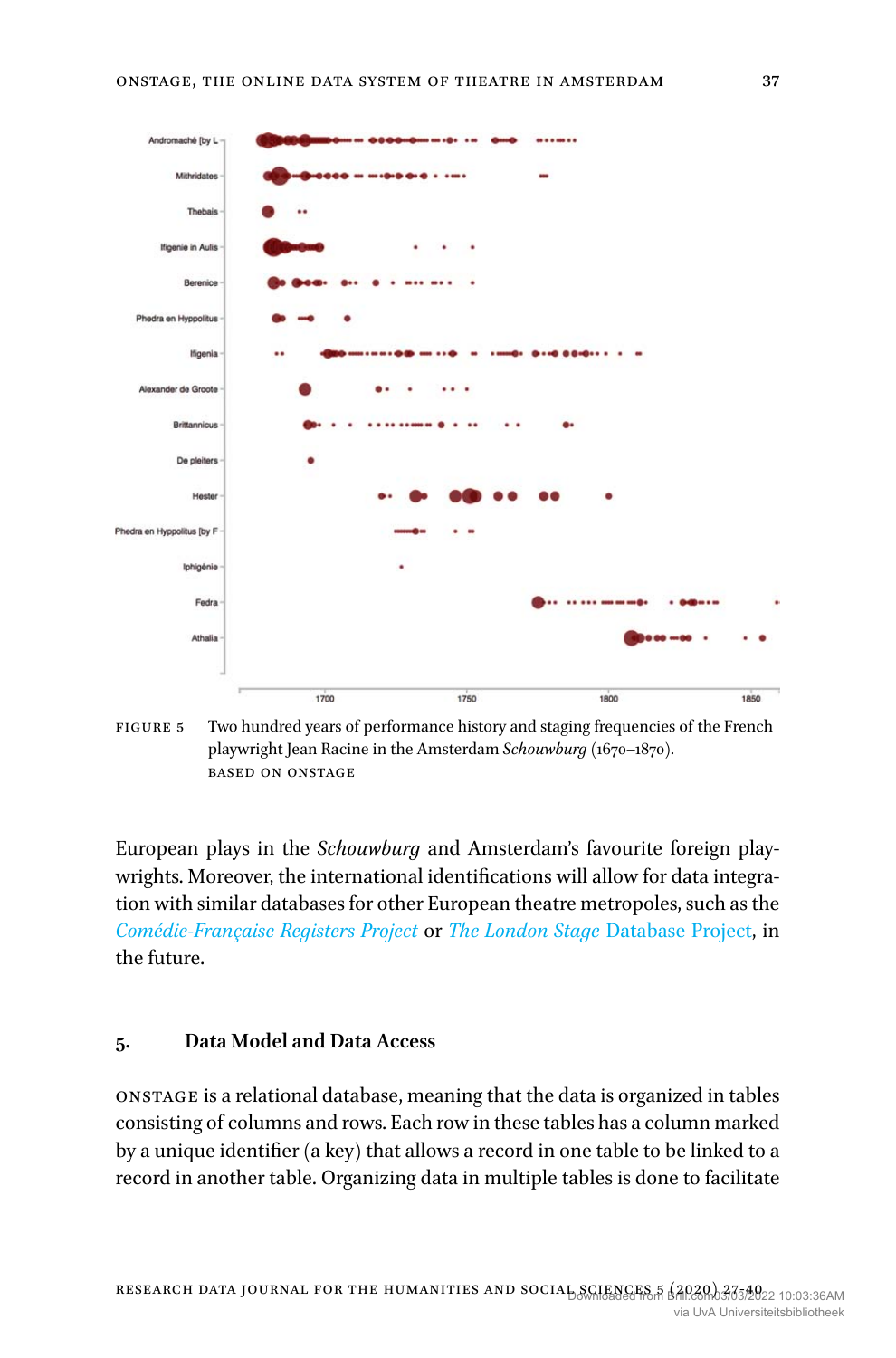<span id="page-12-0"></span>

Figure 6 The ONSTAGE data model.

the storage and querying of data that has one-to-many and many-to-many relations. A theatre program, for instance, can consist of one, two or even more plays being performed at the same date. The ONSTAGE data model, therefore, uses a 'show\_dates' table that defines the shows and dates that are covered by ONSTAGE. The 'performances' table holds the separate performances that are connected to a single show/date by the 'show\_date' column. The complete model is shown in Figure [6](#page-12-0).

Most of the model will be self-evident, but two things might need further clarification. The performances table holds a column labelled 'verbatim,' which contains the description of the performed work as found in the source. We have retained this information for two reasons: 1) users might for good reasons want to know what exactly was written in the original document, to be able to check whether it has been correctly identified; and 2) sometimes a verbatim entry cannot be linked to a specific play because it is too generic or because it is unclear which play it refers to.

The second feature that needs some clarification is the 'x\_plays\_play' table in which relations between plays are stored (e.g. one play as a translation of another). The table uses a subject-predicate-object grammar to make such statements. But since subject and object are in this case of the same type, the reverse of the predicate is also made explicit.

One needs to know some sql to effectively query the data in its native format. For less technically savvy researchers, the data is also available on the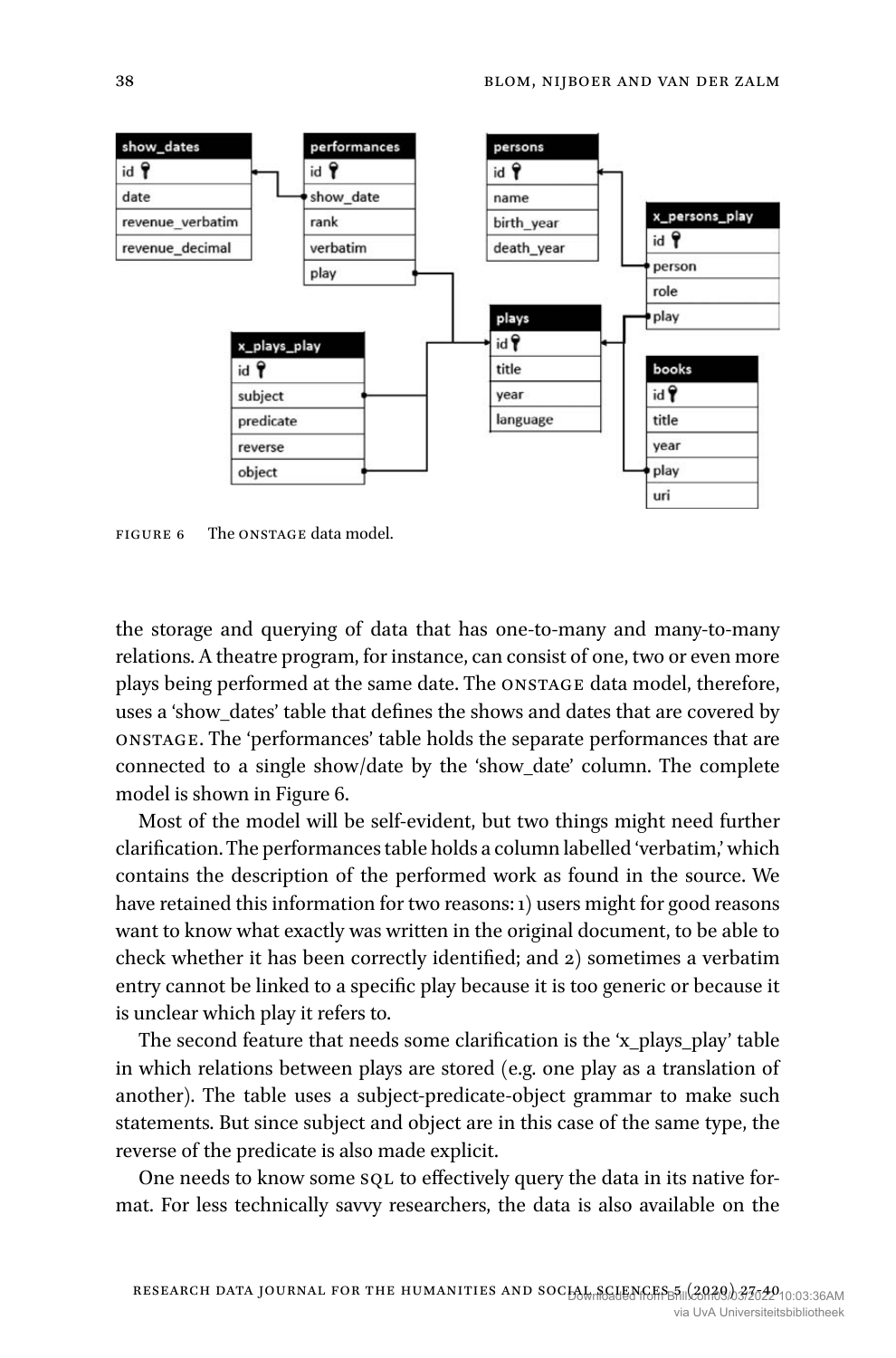ONSTAGE website. The online site not only allows users to browse and search the data, but it also provides tools to visualize trends and patterns in the programming of the *Schouwburg*. Less visible but equally important is the website's access to the data in a machine-readable format (RDFa) that can be used by search engines and other data harvesters.

#### **6. Ambitions**

As an ever-expanding dataset on the *Schouwburg*, ONSTAGE's next step is to supplement the data on performances and revenues with the data on operating costs. Continuous data on the theatre's expenses are available in the account books from 1638 to 1814. This will enable researchers to compare the theatre's income with the archival data on expenses for actors' salaries, stage props and other production costs. In the longer term, ONSTAGE also aims to incorporate other archival sources on the *Schouwburg*. The Amsterdam City Archives hold parts of the theatre's administration documents on management and policy, and on casting.

Secondly, ONSTAGE is developing a linked data system. As most of the archival sources have been digitized and made publicly available on the internet, links will be established between ONSTAGE's data records and the original documents. Moreover, with the impressive collection of historical theatre play textbooks kept in the University of Amsterdam's Special Collections, each play in the ONSTAGE dataset will be linked to entries in digital bibliographies, such as the [Short Title Catalogue Netherlands,](http://www.picarta.nl/DB=3.11/) which holds the bibliographical descriptions of all plays in all different editions throughout time, and to the scans of the play textbooks in Google Books. Similarly, the plays will also be connected to digital text editions in the *[Digitale Bibliotheek voor de Nederlandse](https://www.dbnl.nl/)  [Letteren](https://www.dbnl.nl/)* and to *[CENETON](http://www.let.leidenuniv.nl/Dutch/Ceneton/)*, the digital text collection of Netherlandish Drama. Finally, for visual representations of plays and performances, ONSTAGE will also connect to images and other visual data of performances in digitized art historical collections, such as the online *[Rijksstudio](https://www.rijksmuseum.nl/nl/rijksstudio)* of the Rijksmuseum or the databases maintained by the  $RKD - Netherlands$  Institute for Art History.

Thirdly, the website does not yet allow users to browse and search the data, using tools to visualize trends and patterns in the programming of the *Schouwburg*. Therefore, ONSTAGE wants to grow from a research instrument, mainly, into a public and user-friendly platform open to anyone interested in theatre. Interfaces will facilitate easy access to the data, and allow for data extractions and visualizations. In doing so, ONSTAGE ensures its centre stage position both in international academic research and among a wider audience.